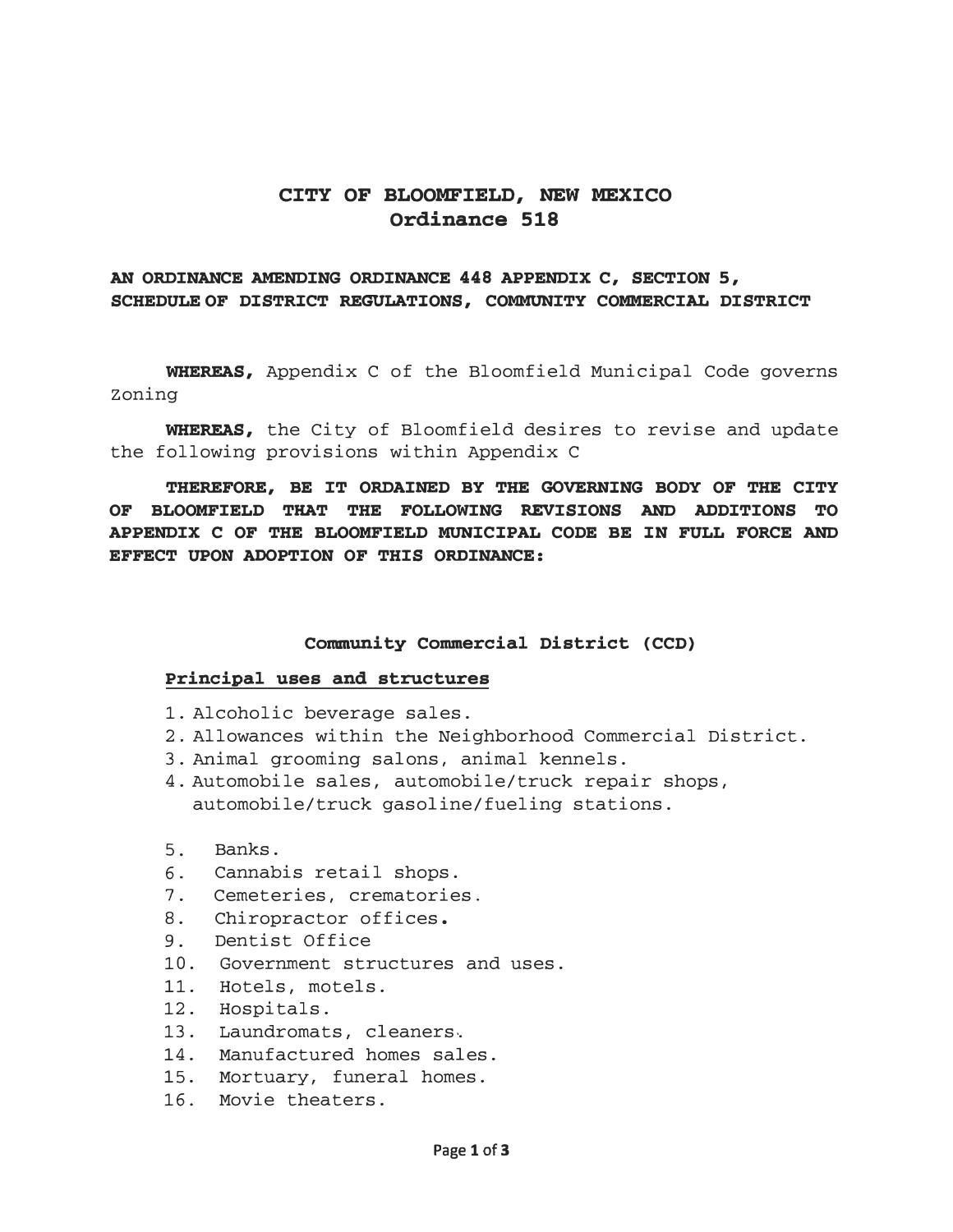- 17. Night clubs, dance halls.
- 18. Office buildings.
- 19. Self-storage buildings, self-storage yards.
- 20. Physician offices.
- 21. Retail stores.
- 22. Restaurants that may or may not sell alcohol
- 23. Secondhand stores, thrift shops, pawn shops
- 24. Veterinarian clinics and hospitals.

# Special use:

Any commercial business or service not included in any of the foregoing, provided that all such uses shall be completely within an enclosed building and are not noxious or offensive by reason of emission of odor, dust, gas fumes, noise, vibration or classified as a public nuisance and has been approved by the city council.

# Prohibited uses and structures:

- 1. Resident uses, except one mobile home unit for a watchman or grounds caretaker on the same lot or tract of land, provided that such mobile home is not used as a commercial or office unit. And provided that no other residential unit is located on the same lot or tract.
- 2. Mobile home parks.
- 3. Industrial uses.

# Parking regulations:

As specified in Section 6, item 12 of the Zoning District Regulations and or all parking areas shall be asphalt, concrete or covered with crushed stone or similar material

# Area setback regulations and yard requirements:

- 1. No setbacks are required.
- 2. Where a tract of land in this district, abuts a parcel of land in any residential zoning district, a privacy fence or wall a minimum of eight (8) feet in height shall be installed.

# Height and area regulations:

1. Maximum height thirty-five (35) feet.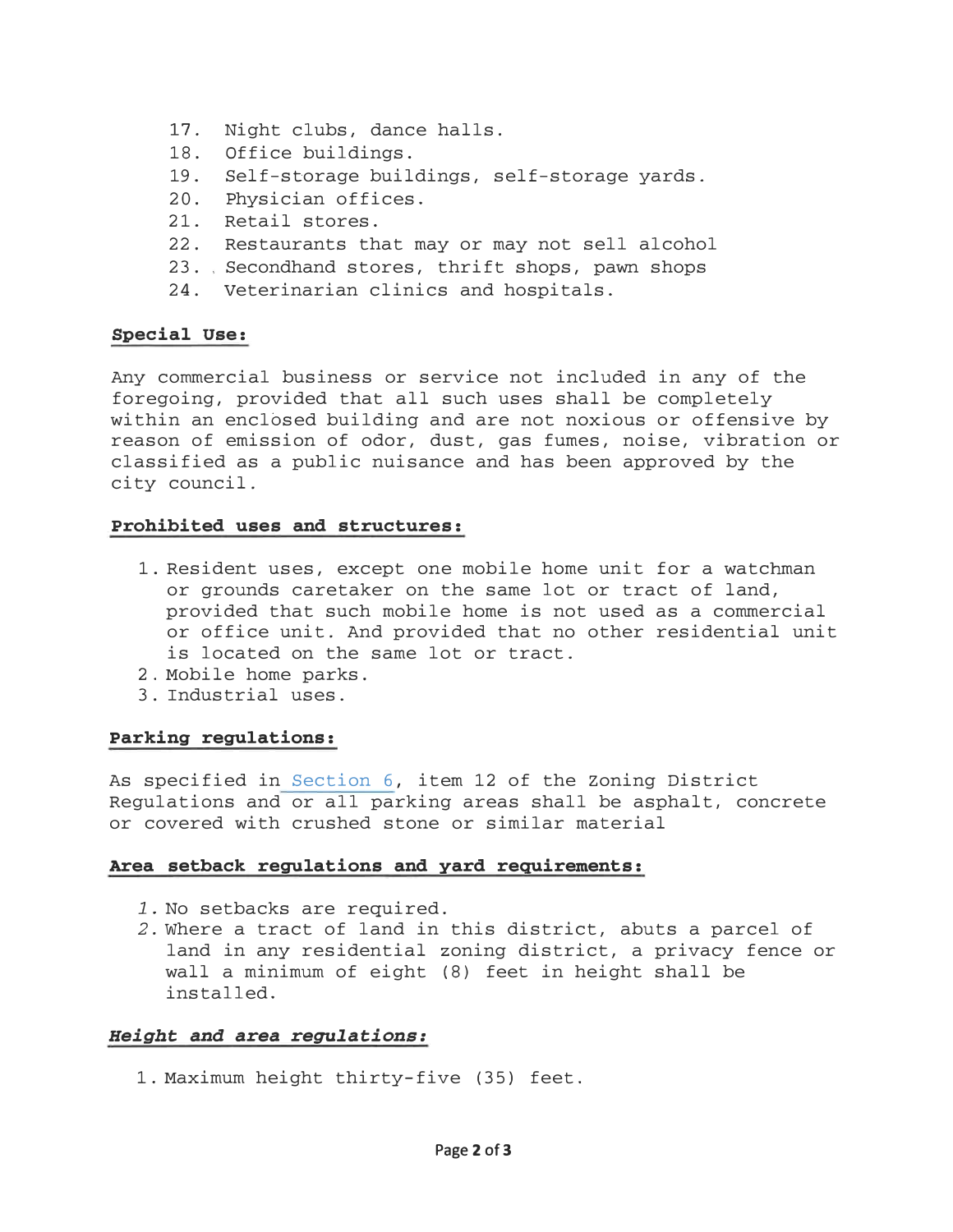2. Lot coverage by structure, driveways and parking spaces shall be no greater than ninety (90) percent of total lot area.

### Non-conformities:

Any non-conforming uses in existence at the time of the adoption of this ordinance, shall be considered a valid non-conforming use until such time of, change of ownership and or 51 percent or more of the estimated appraised value of the property in replacement of damage, upgrades and or improvements to structure and or property. At that time all structures and or property shall come into compliance with these regulations.

Except for the changes set forth above, the provisions of Appendix C, Section 5, schedule of district regulations, community commercial district of the Bloomfield Municipal Code are hereby ratified and confirmed.

Passed, Adopted and Signed this 10th day of Janua y 2022.



Cynthia Atencio, MAYOR

ATTEST:

orNberger

Crystal L Martinez Hornberger. CITY CLERK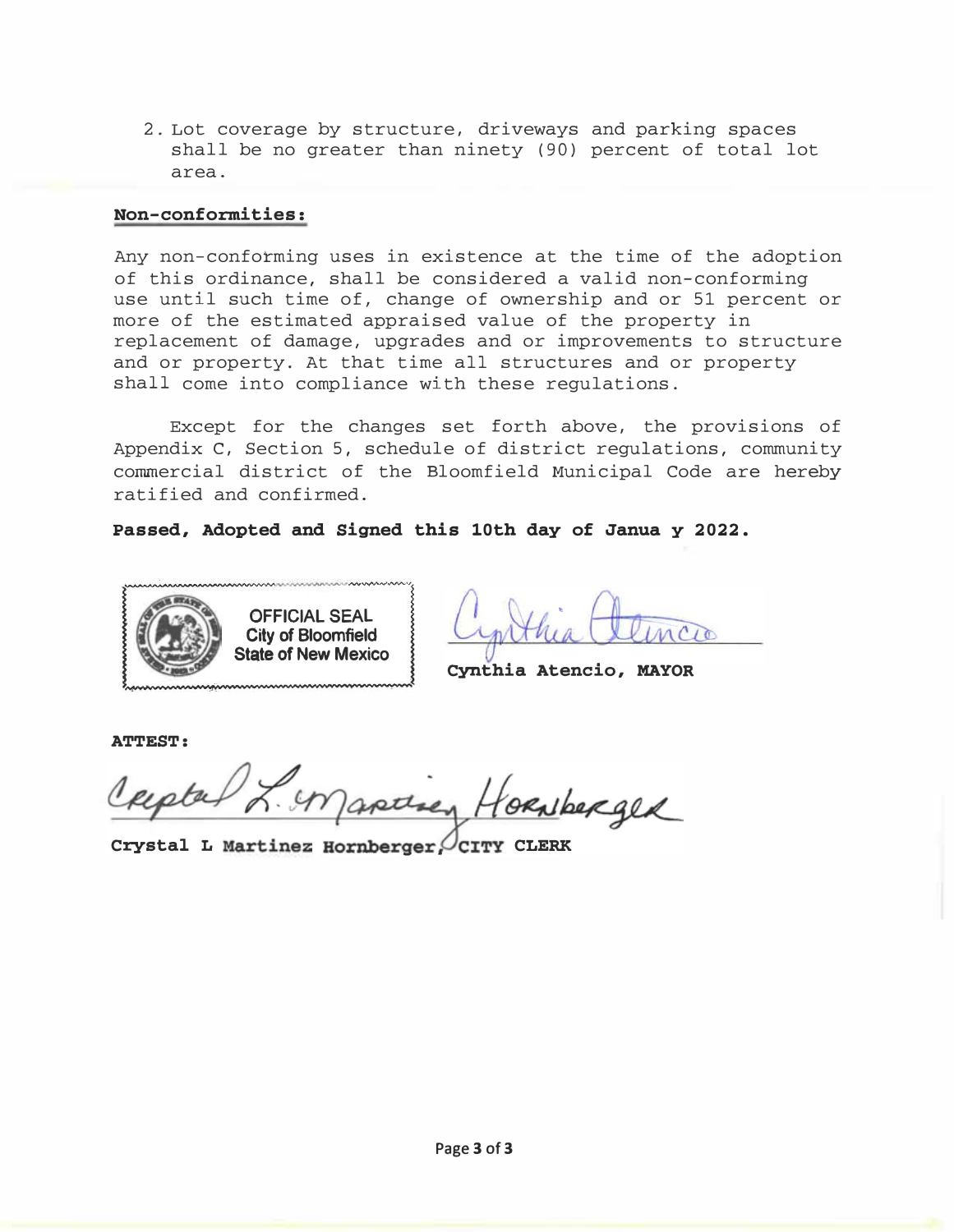# **Farmington Daily Times**

Affidavit of Publication Ad # 0005062127 This is not an invoice

#### CITY OF BLOOMFIELD 915 N 1 ST ST

BLOOMFIELD, NM 87413

I, being duly sworn say: Farmington Daily Times, a daily newspaper of general circulation published in English at Farmington, said county and state, and that the hereto attached Legal Notice was published in a regular and entire issue of the said DAILY TIMES, a daily newsaper duly qualified for the purpose within the State of New Mexico for publication and appeared in the internet at The Daily Times web site on the following days(s):

#### 12/28/2021

#### Legal Notice CITY OF BLOOMFIELD, NEW MEXICO Notice of Intent to Adopt Ordinance 518

Notice is hereby given of the title and of a general summary of the subject matter contained in Ordinance No. 518, approved for posting and duly with the intent to adopt by the<br>City Council of the City of Bloomfield, New Mexico, on Janu-<br>ary 10, 2022. A complete copy of the ordinance is available<br>for public inspection at the office of th First Street, Bloomfield, New Mexico 87413

AN ORDINANCE AMENDING ORDINANCE 448 APPENDIX C,<br>SECTION 5, SCHEDULE OF DISTRICT REGULATIONS, COM-MUNITY COMMERCIAL DISTRICT

WHEREAS, Appendix C of the Bloomfield Municipal Code governs Zoning

A general summary of the subject matter of the Ordinance is contained in its title. This notice constitutes compliance<br>with Section 3-17-5, NMSA 1978.A complete copy of Ordi-<br>nance is available for inspection at the office of the City<br>Clerk.You may call the City Clerk's office a email her at cmartinez@bloomfieldnm.gov .

I hereby certify that the above public notice was posted at the following locations on Thursday December 23, 2021.<br>Kare Drug Farmers Market Roadside Restaurant Farmers Market Roadside Restaurant Citizens Bank Bank of Southwest Bloomfield Public Library In witness whereof I set my hand and seal for the City of Bloomfield this 23rd day of December 2021.

Crystal L Martinez Hornberger, City Clerk #5062127, Daily Times, Dec. 28, 2021

Legal Clerk

Subscribed and sworn before me this December 28,

2021: Wen allen

State/of WI, County of Brown NOTARY PUBLIC

 $7 - 0$ 

My commission expires

KATHLEEN ALLEN Notary Public State of Wisconsin

Ad # 0005062127 PO#: ord 518  $#$  of Affidavits 1

This is not an invoice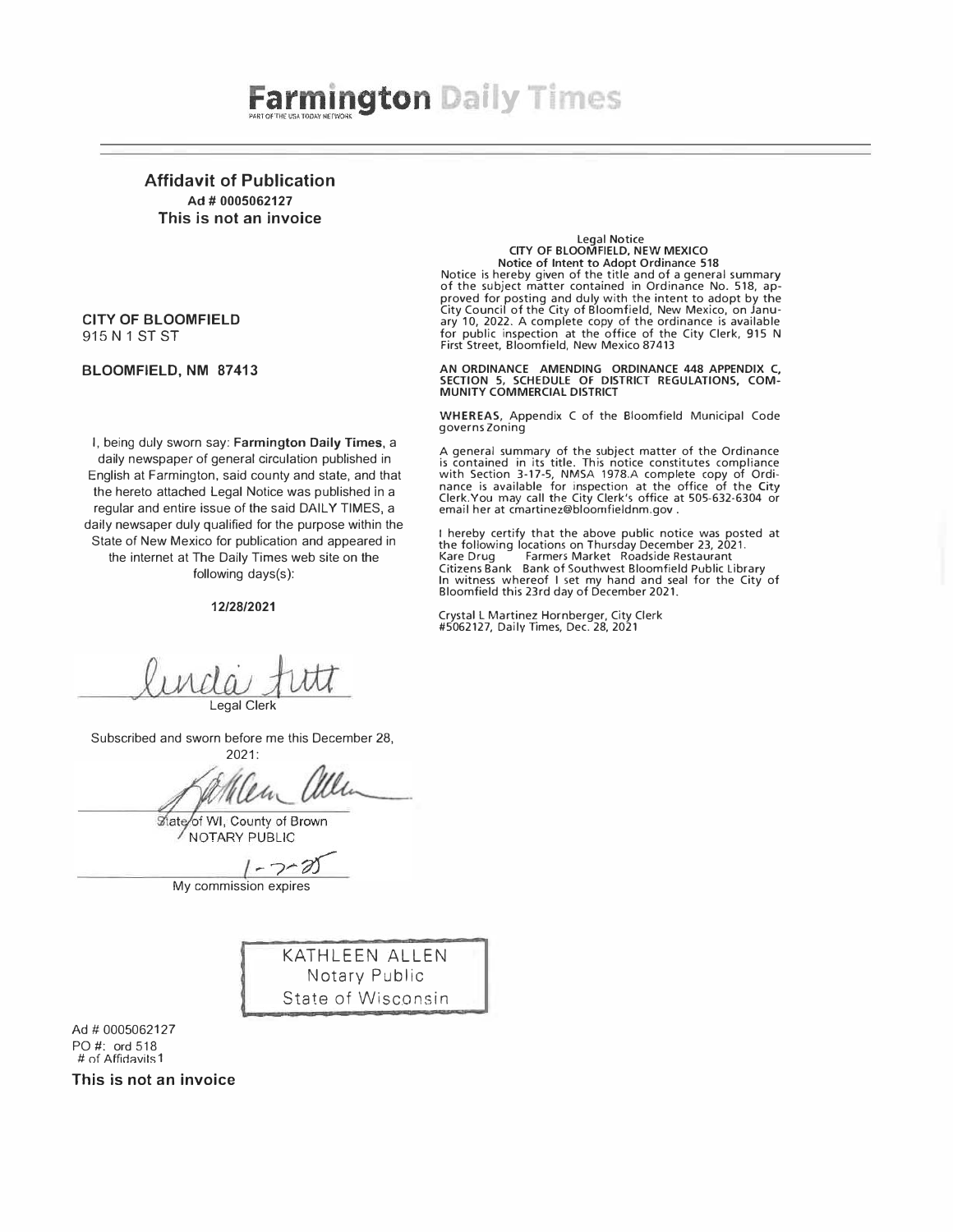# Legal Notice

# CITY OF BLOOMFIELD, NEW MEXICO Notice of Intent to Adopt Ordinance 518

Notice is hereby given of the title and of a general summary of the subject matter contained in Ordinance No. 518, approved for posting and duly with the intent to adopt by the City Council of the City of Bloomfield, New Mexico, January.10, 2022. A complete copy of the ordinance is available for public inspection at the office of the City Clerk, 915 N First Street, Bloomfield, New Mexico 87413

# AN ORDINANCE AMENDING ORDINANCE 448 APPENDIX C, SECTION 5, SCHEUDLE OF DISTRICT REGULATIONS, COMMUNITY COMMERCIAL DISTRICT

WHEREAS, Appendix C of the Bloomfield Municipal Code governs Zoning

A general summary of the subject matter of the Ordinance is contained in its title. This notice constitutes compliance with Section 3-17-5, NMSA 1978. A complete copy of Ordinance is available for inspection at the office of the City Clerk. You may call the City Clerk's office at 505-632-6304 or email her at cmartinez@bloomfieldnm.gov .

I hereby certify that the above public notice was posted at the following locations on Thursday December 23, 2021.

Kare Drug

Farmers Market

Roadside Restaurant

Citizens Bank Bank of Southwest Bloomfield Public Library

In witness whereof I set my hand and seal for the City of

Bloomfield this 23rd day of December 2021.<br>Cryptal & Maplinery Housbleger . Hourbeger

Crystal L Martinez Hornberger, City Clerk

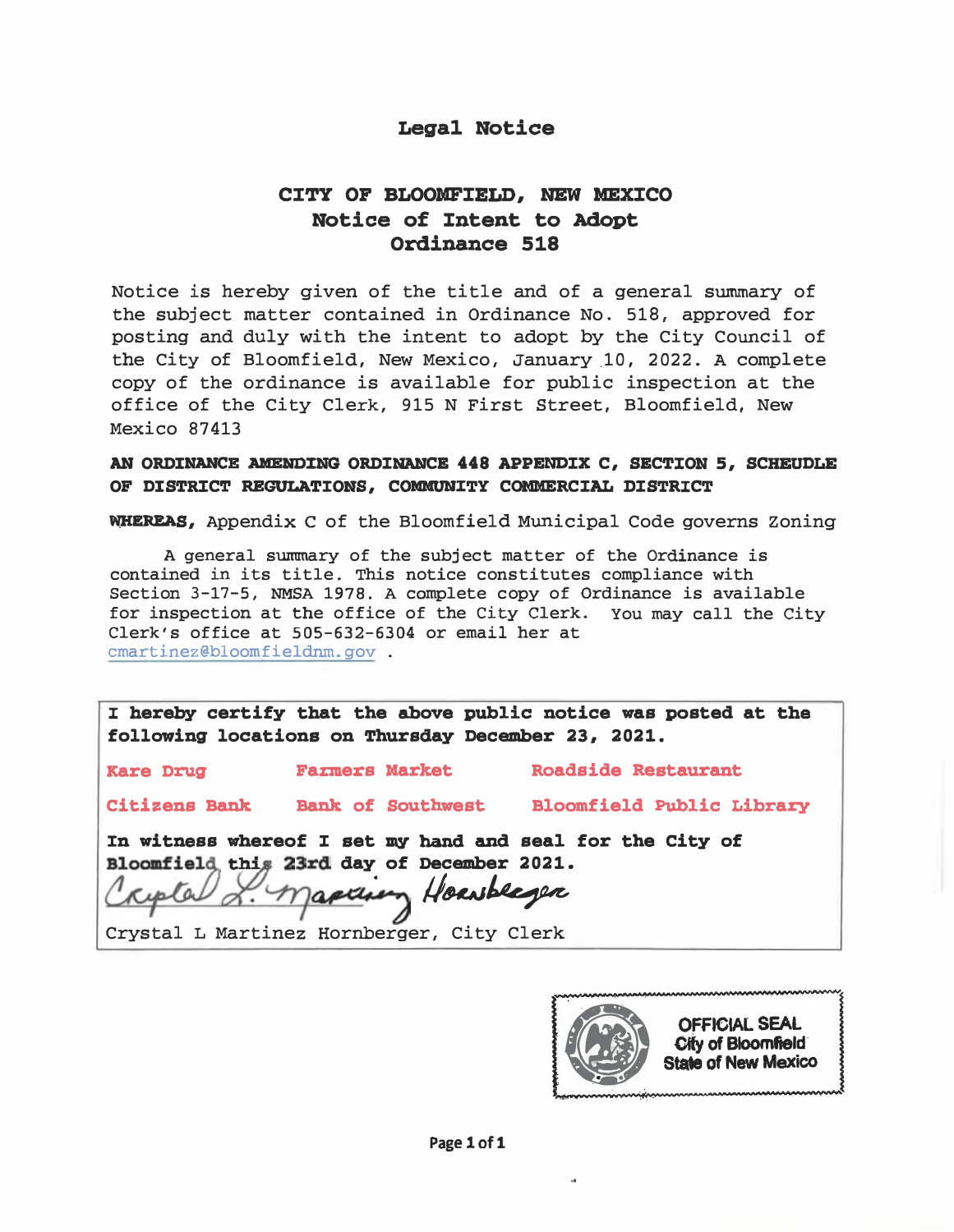# CITY OF BLOOMFIELD, NEW MEXICO Notice of Intent to Adopt Ordinance 518

The City of Bloomfield, New Mexico, hereby gives notices of the City Council meeting for Monday, January 10, 2022, at 6:00pm at 915 N First Street, Bloomfield, New Mexico. At such meeting the City Council will hold a public hearing concerning and will consider for adoption the Ordinance described below. Complete copies of the proposed Ordinance are available for public inspection during the normal and regular business hours of the City Clerk, 915 N. First Street, Bloomfield, New Mexico.

# AN ORDINANCE AMENDING ORDINANCE 448 APPENDIX C, SECTION 5, SCHEUDLE OF DISTRICT REGULATIONS, COMMUNITY COMMERCIAL DISTRICT

WHEREAS, Appendix C of the Bloomfield Municipal Code governs Zoning

WHEREAS, the City of Bloomfield desires to revise and update the following provisions within Appendix C

THEREFORE, BE IT ORDAINED BY THE GOVERNING BODY OF THE CITY OF BLOOMFIELD THAT THE FOLLOWING REVISIONS AND ADDITIONS TO APPENDIX C OF THE BLOOMFIELD MUNICIPAL CODE BE IN FULL FORCE AND EFFECT UPON ADOPTION OF THIS ORDINANCE:

### Community Commercial District {CCD)

#### Principal uses and structures

- 1. Alcoholic beverage sales.
- 2. Allowances within the Neighborhood Commercial District.
- 3. Animal grooming salons, animal kennels.
- 4. Automobile sales, automobile/truck repair shops, automobile/truck gasoline/fueling stations.
- 5. Banks.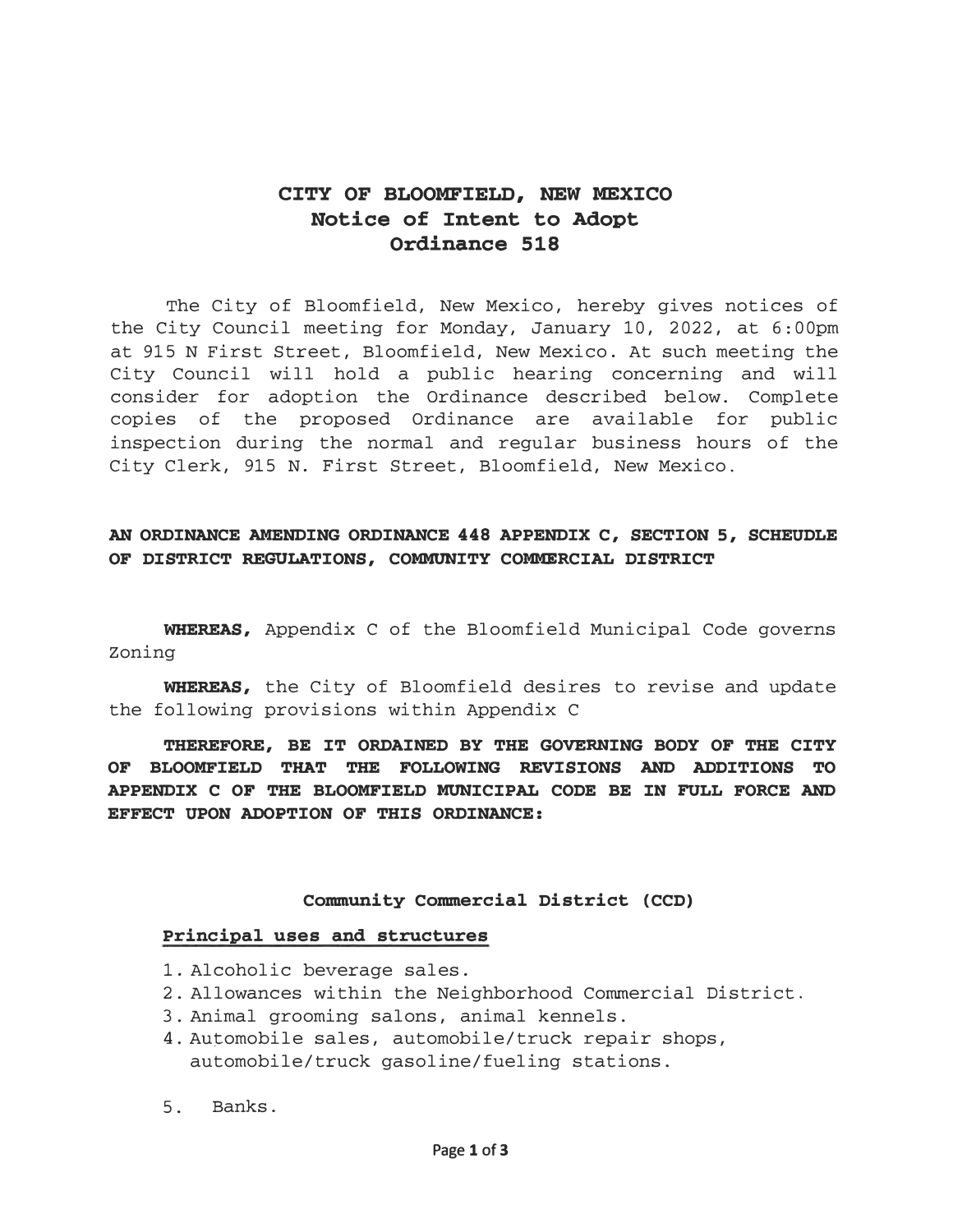- 6. Cannabis retail shops.
- 7. Cemeteries, crematories.
- 8. Chiropractor offices.
- 9. Dentist Office
- 10. Government structures and uses.
- 11. Hotels, motels.
- 12. Hospitals.
- 13. Laundromats, cleaners.
- 14. Manufactured homes sales.
- 15. Mortuary, funeral homes.
- 16. Movie theaters.
- 17. Night clubs, dance halls.
- 18. Office buildings.
- 19. Self-storage buildings, self-storage yards.
- 20. Physician offices.
- 21. Retail stores.
- 22. Restaurants that may or may not sell alcohol
- 23. Secondhand stores, thrift shops, pawn shops
- 24. Veterinarian clinics and hospitals.

# Special use:

Any commercial business or service not included in any of the foregoing, provided that all such uses shall be completely within an enclosed building and are not noxious or offensive by reason of emission of odor, dust, gas fumes, noise, vibration or classified as a public nuisance and has been approved by the city council.

# Prohibited uses and structures:

- 1. Resident uses, except one mobile home unit for a watchman or grounds caretaker on the same lot or tract of land, provided that such mobile home is not used as a commercial or office unit. And provided that no other residential unit is located on the same lot or tract.
- 2. Mobile home parks.
- 3. Industrial uses.

# Parking regulations:

As specified in Section 6, item 12 of the Zoning District Regulations and or all parking areas shall be asphalt, concrete or covered with crushed stone or similar material